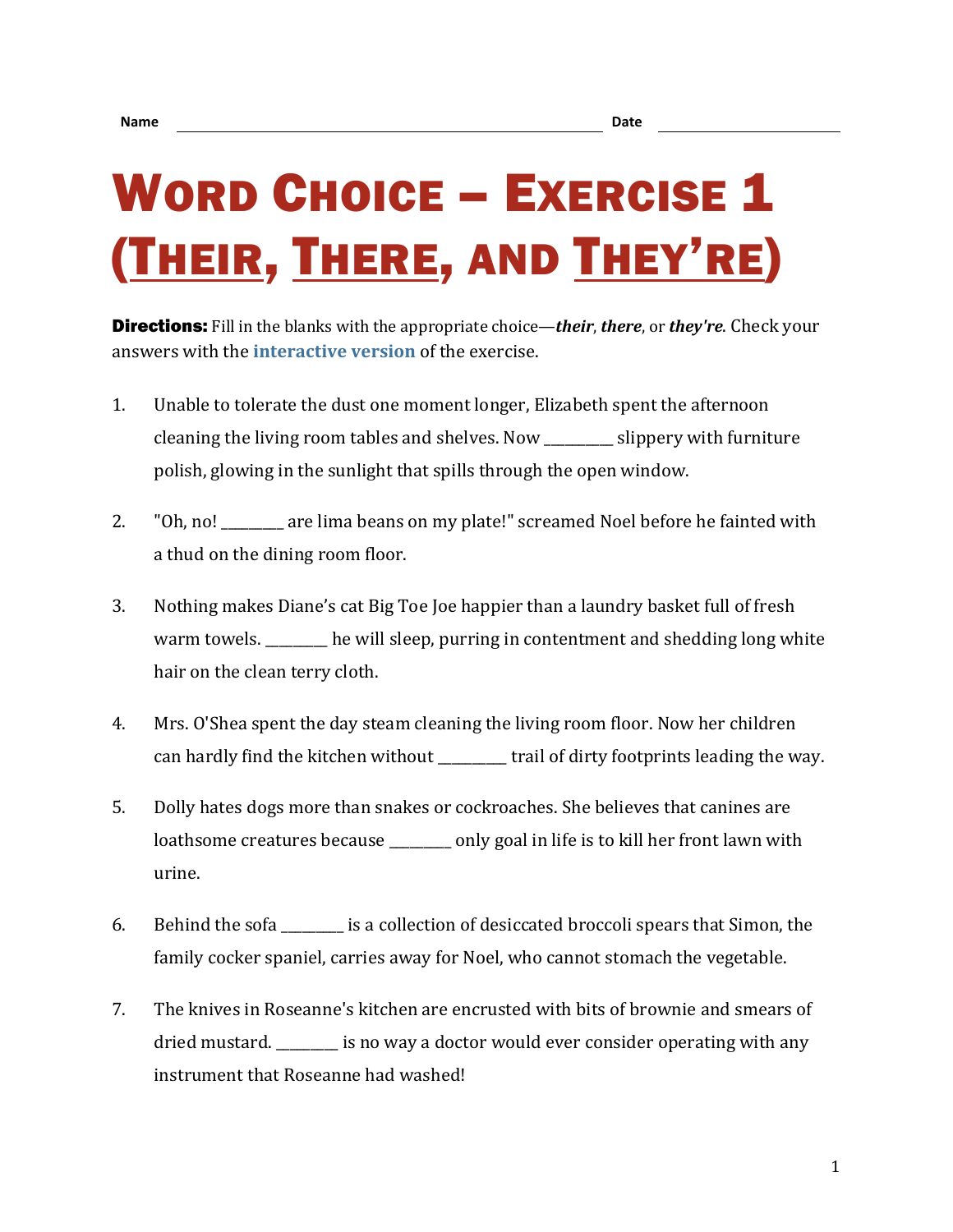- 8. Bentley, our neighbor's basset hound, has toenails that are so long that curled like macaroni noodles at the ends of his paws.
- 9. Noel carefully sliced each Brussels sprout in half, carefully scrutinizing the heart of the little cabbage. He always worries that \_\_\_\_\_\_\_\_ might be a worm buried in the middle.
- 10. Casey and Tamara had plenty of privacy for kissing because were six sheets drying on the clothesline in the backyard.
- 11. Warren hates cleaning the bathroom because his brothers always leave globs of toothpaste in the sink, and \_\_\_\_\_\_\_\_\_ dirty underwear hangs from the doorknobs or lies in damp piles on the tile floor.
- 12. Raymond's parakeets love to sit on his head; \_\_\_\_\_\_\_ droppings litter his shoulders like flakes of dandruff.
- 13. After a few ineffective swipes across the kitchen floor, Kristy returned the mop to the closet. \_\_\_\_\_\_\_ it would remain for another six months.
- 14. In a frenzy of packing, the Gonzalez family even boxed their poodle, Chiquita. \_\_\_\_\_\_\_\_\_ moving into a new home tomorrow, and everything must be ready to go.
- 15. Willard loves going food shopping late at night. The aisles are free of people, so  $\_$  is no one to see him sneaking grapes in the produce section or filching cookies from the bakery.
- 16. Russell and his friend Ted dived into \_\_\_\_\_\_\_\_ car and sped out of the parking lot. Dripping milkshake, Billy soon followed, shaking his fist and swearing revenge at the fleeing car.
- 17. Lolita heaped her brother's plate with barbecue chicken, potato salad, and baked beans. \_\_\_\_\_\_\_\_\_ was so much food that Henry needed two hands to carry the plate to the table.